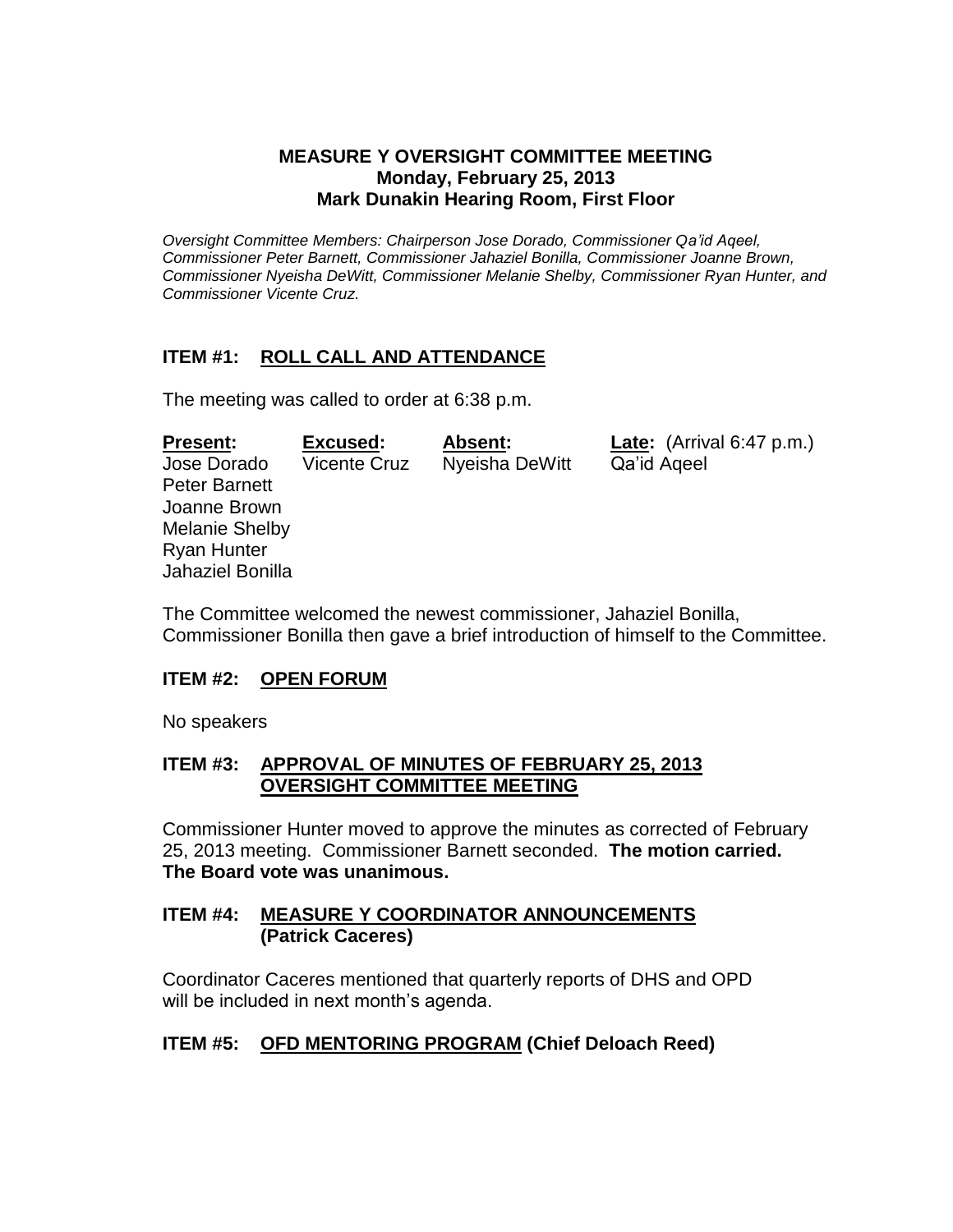Chief Deloach Reed made a presentation to the Board. A number of mentoring programs have approached the fire department to provide assistance. The Chief shared basic participation statistics of the Youth Mentorship Program.

Commissioner Brown asked about information for the program coming from the City of Richmond Fire Department. The Chief mentioned that Richmond has served as a model.

Commissioner Shelby requested demographic information of the program for a future report by the Chief and additional outreach information.

Commissioner Hunter asked about funding for the program and the Chief shared that the program is staffed currently by volunteers as well as the limitation on funding once the fire department no longer is required to take furloughs.

# **ITEM #6: RDA CONTRACT UPDATE (Patricia Bennett)**

Members of the RDA team gave introductions and their background expertise.

RDA gave a PowerPoint presentation on: MY Legislation, Implementation Strategies, Violence Prevention Programs, Questions, and Methodology.

RDA posed a question of clarification of "populations" referred to in the RFP and which "population" is the Oversight Committee most concerned with because there are multiple target populations according to service programs.

Commissioner Barnett shared that there is particular importance in comparison data of the City of Oakland with national crime data and other cities.

Commissioner Hunter identified a lack of clarity on the work of CRTs. There does not exist outcome measures of CRTs.

Brightstar Ohlson shared that qualitative interviews of CRTs will be done to collect data and look at CRTs nationally and that relationship to Oakland.

Commissioner Hunter clarified that the "population" question was about what works and works well and, therefore, how that might influence what is funded in the future.

Commissioner Brown shared that there exists a question about whether the city is looking for the short-term or long-term results.

# **ITEM #7: CEASEFIRE UPDATE (LT. Armstrong/Reygan Harmon)**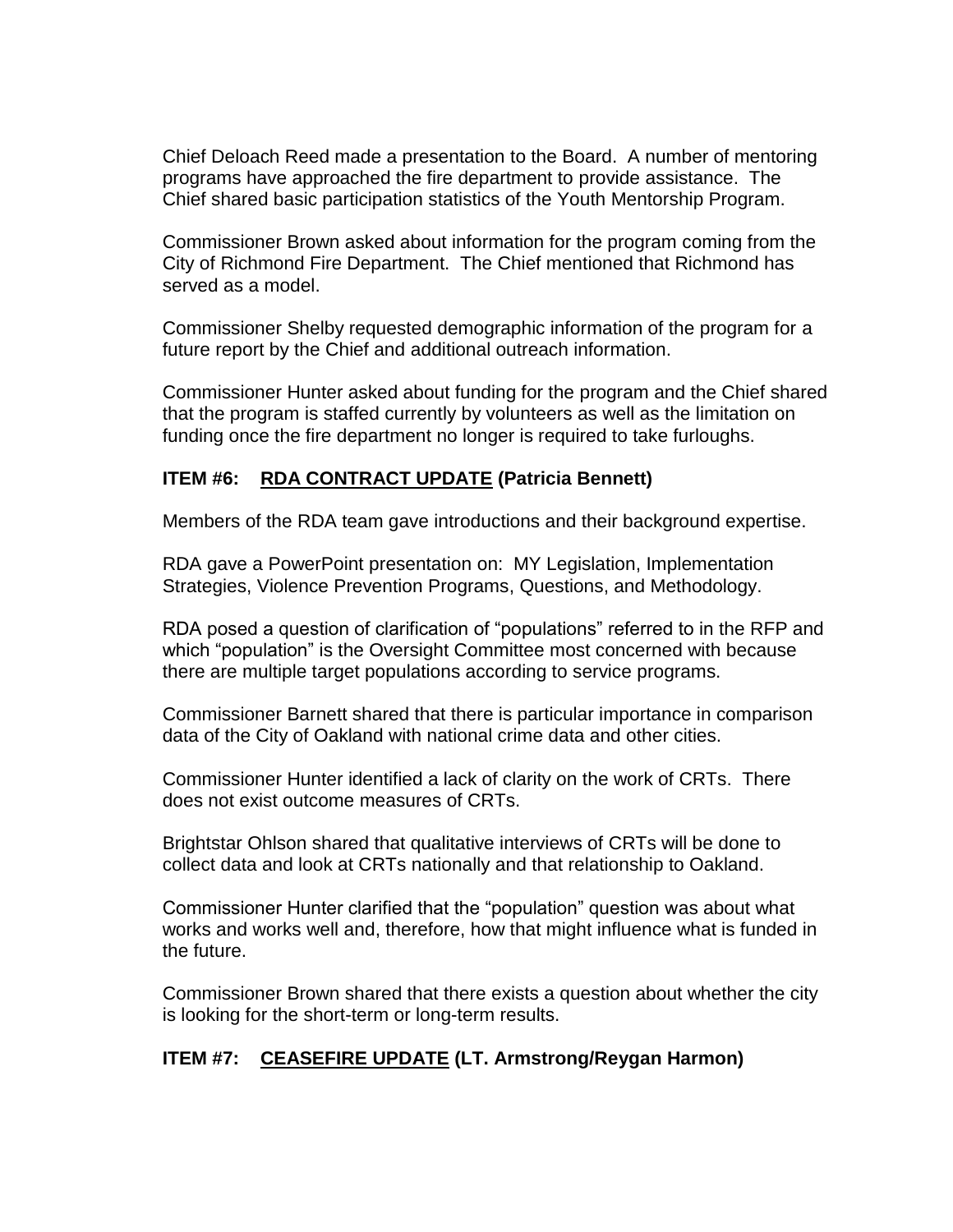Lt. Armstrong and Reygan Harmon were present and were asked basic questions of the implementation of Ceasefire in Oakland.

# **ITEM #8: CRT REPORT, DAILY ACTIVITIES (DC Eric Breshears)**

This item was heard before Item #7 to contextualize the Ceasefire discussion due the presentations overlap with Item 7.

DC Breshears gave a PowerPoint presentation on Ceasefire including: Goals, Partnerships, Outcomes, Approach, Basic Steps, and How Cease Fire Got Started.

# **ITEM #9: MYOC QUARTERLY REPORT TO PSC (Commissioner Shelby)**

Commissioner Shelby gave a quick overview of the draft.

3/8/13 - All comments sent to Commissioners Shelby and Ryan.

3/13/13 - Report due to the City Administrator.

[Commissioner Ryan suggested the changes to the Fire Department section include the funding limits comments by the Fire Chief].

4/9/13 - Present to Public Safety Committee.

#### **ITEM #10: CALL SPECIAL JOINT MEETING WITH CPAB – STRATEGIC PLAN TO ADDRESS VIOLENCE (Wasserman/Chief Jordan-OPD)**

Commissioner Shelby motion to schedule the meeting to March 6, 2013 (6:00 p.m.). Commissioner Aqeel seconded. **The motion carried. The Board voted unanimously.**

#### **Item #11: AGENDA BUILDING**

Commissioner Brown mentioned to strengthen relationships between NCPCs and NSCs; invite NSCs and NCPCs, Joe DeVires and any NCPC Chairs and NSCs.

Follow up of 3/6/13 meeting.

Check in on Committee retreat.

CRT Officer invited to give report to Committee.

# **Item #12: ADJOURNMENT**